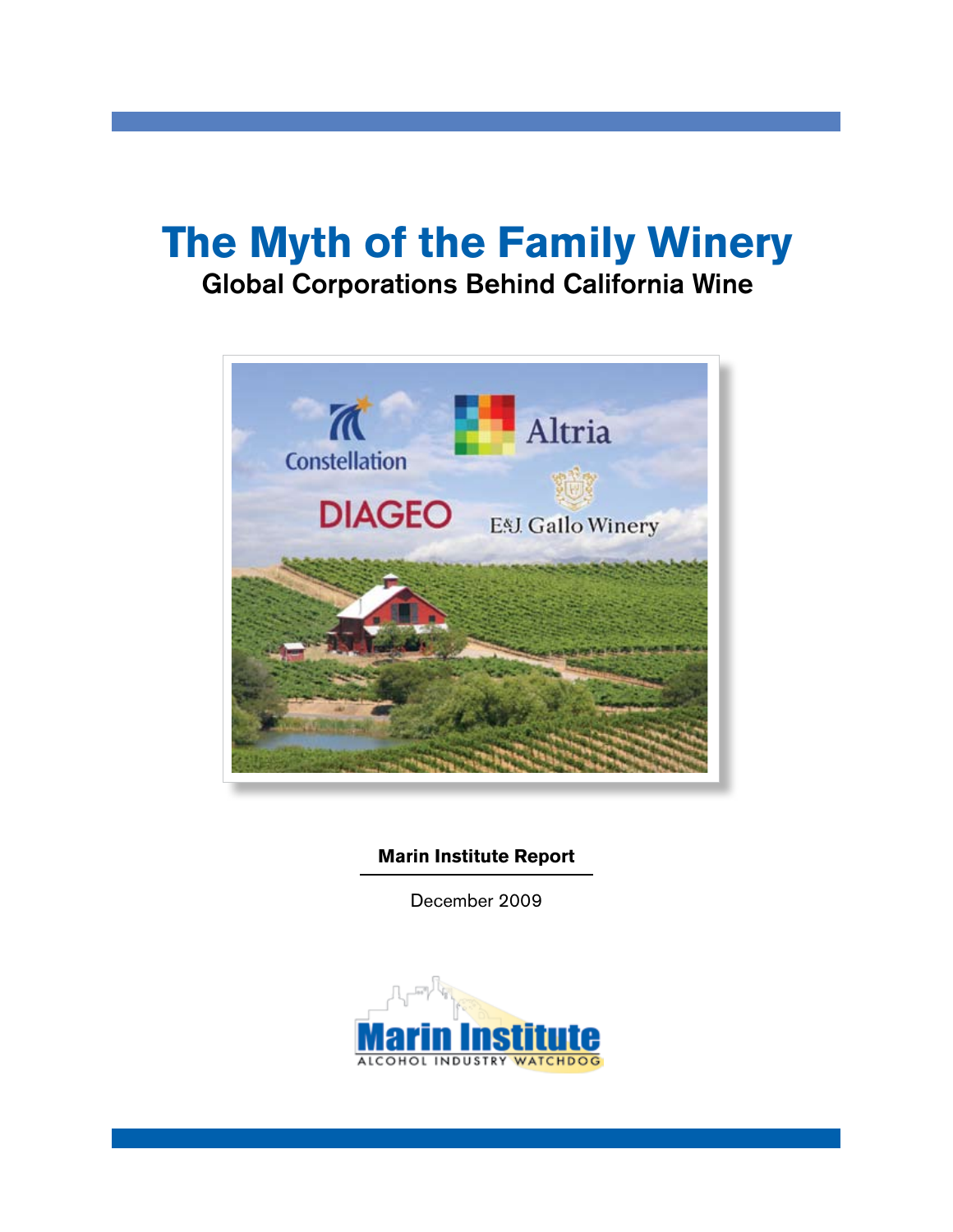## **The Myth of the Family Winery** Global Corporations Behind California Wine

#### **Executive Summary**

Despite the industry-promoted image of mom-and-pop wineries in California, nearly all of the leading wine producers in the state are multinational corporations with offices worldwide. Morever, wine is just merely one aspect of these global operations, having become integrated into massive product portfolios along with spirits and beer brands. Hiding behind a narrative of local, family-owned wineries, the global corporations that own California wine are steadily working to deregulate alcohol in every state through: 1) diminishing the three-tier alcohol system in the U.S.; 2) consolidating distribution to a single entity per state; 3) undue influence on the political process that includes undermining efforts to increase alcohol taxes and fees at the state and federal levels.

For example, as Governor Schwarzenegger's nickel-a-drink increase on alcohol excise taxes in California was removed from the final 2009-2010 budget, wine corporations and trade organizations funded 72 percent of alcohol-related contributions to "Budget Reform Now," the California PAC supporting the final budget proposal and related propositions.

This report details how California wine is an illusion because:

- Six of the seven producers that own 82 percent of U.S. wine are global corporations.
- Six of the ten top wine producers also own spirits and beer brands.
- The Wine Institute, despite its tag line of the "Voice of California Wine," is controlled by executives from Diageo, Constellation Brands, Foster's, and Brown-Forman, multinational conglomerates all based outside of California and with product portfolios that also include major spirits and beer brands.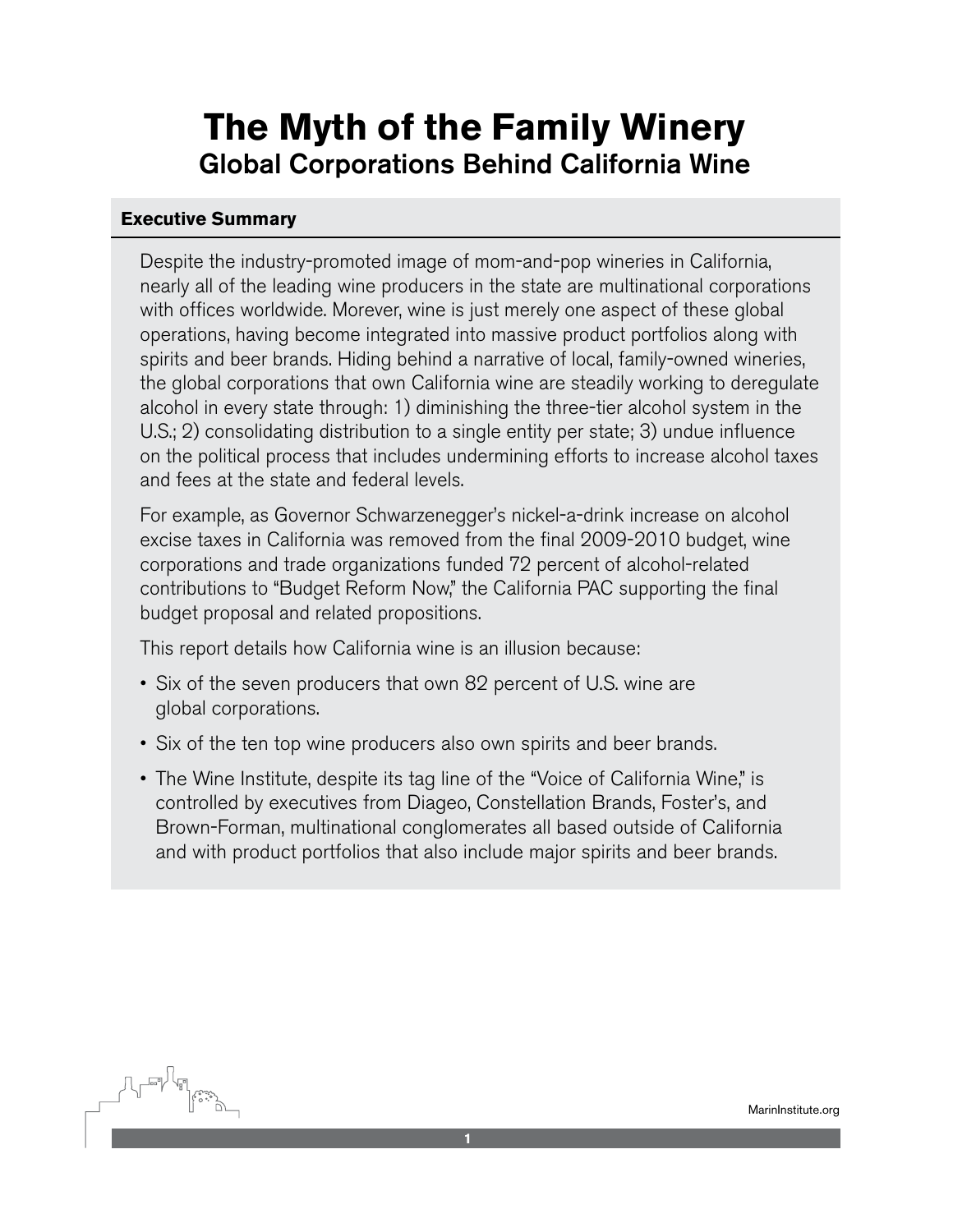### **The Myth of the Family Winery Global Corporations Behind California Wine**

The California wine industry promotes an image of small mom and pop vintners in picturesque, rolling hills and valleys of Napa, Sonoma, and around the state. In reality nearly all of the leading wine producers in California are massive corporations that are integrated with "Big Alcohol," multinational conglomerates promoting and controlling politics in Sacramento and Washington, D.C.

The Wine Institute, a California-based trade organization controlled by global industry leaders such as Diageo and Constellation Brands, has created a multitude of media messages with little science but great marketing hype. These messages portray wine as a healthy, less-potent, friendly variety of alcohol, even though five ounces of wine contains the same amount of alcohol as 12 ounces of beer or 1.5 ounces of distilled spirits.<sup>1</sup> Wine plays a crucial role alongside beer and distilled spirits as part of Big Alcohol. Seven wine companies produce 82 percent of all wine sold in the U.S., and six of these are global corporations. Seven of the top ten wine companies (by U.S. sales) are also global corporations with wine, spirits, and beer brands integrated into their product portfolios.

While the wine industry perpetuates myths about wine as a product, it also promotes many inaccurate perceptions about its own role in Big Alcohol's agenda. At the same time that wine comprises nine percent of total annual beverage alcohol gallons sold in the U.S. and 15 percent of annual retail dollar sales of beverage alcohol, $2$  the wine industry spends millions of dollars in lobbying and public relations to exert powerful influence on behalf of the entire alcohol industry. The image the industry promotes to the public is one of small, local wineries benefitting their communities and the state of California. Running parallel to that image is another fallacy: that the U.S. alcohol control system is dragging wine companies to near-extinction with regulations including taxation and restrictions on direct shipping. Big Alcohol promotes and benefits from the misperception of wine owners as the local, entrepreneurial "little guy," beaten up by the government and misunderstood by the public. This report dispels these myths and identifies the major wine players in Big Alcohol along with their political interests and influence in Sacramento and in Washington, D.C.

#### **California, Land of Wine and Imports**

According to the state's Travel and Tourism Commission, California is the Land of Wine and Food.<sup>3</sup> California is the largest wine-producing state in the U.S. and the fourth largest wine producer in the world.4 There are more than 2,800 wineries in California, nearly half of the wineries in the United States and double the number in California just ten years ago.<sup>5</sup> California produces 61 percent of the wine sold in the U.S. each year.<sup>6</sup> More than 80 percent of the domestic wine market is owned by corporations with major wine production taking place in California, and these same Californiadominated companies also own nearly a quarter of the imported wine market in the U.S.<sup>7</sup>

The inclusion of beer and distilled spirits products is crucial to the success of large alcohol conglomerates. Six of the ten leading wine producers in the U.S. own major beer and/or spirits brands in addition to their California wines. E & J Gallo, Constellation Brands, Foster's Group, Altria Group, Diageo, and Brown-Forman all produce or import spirits and/or beer in addition to wine. Meanwhile,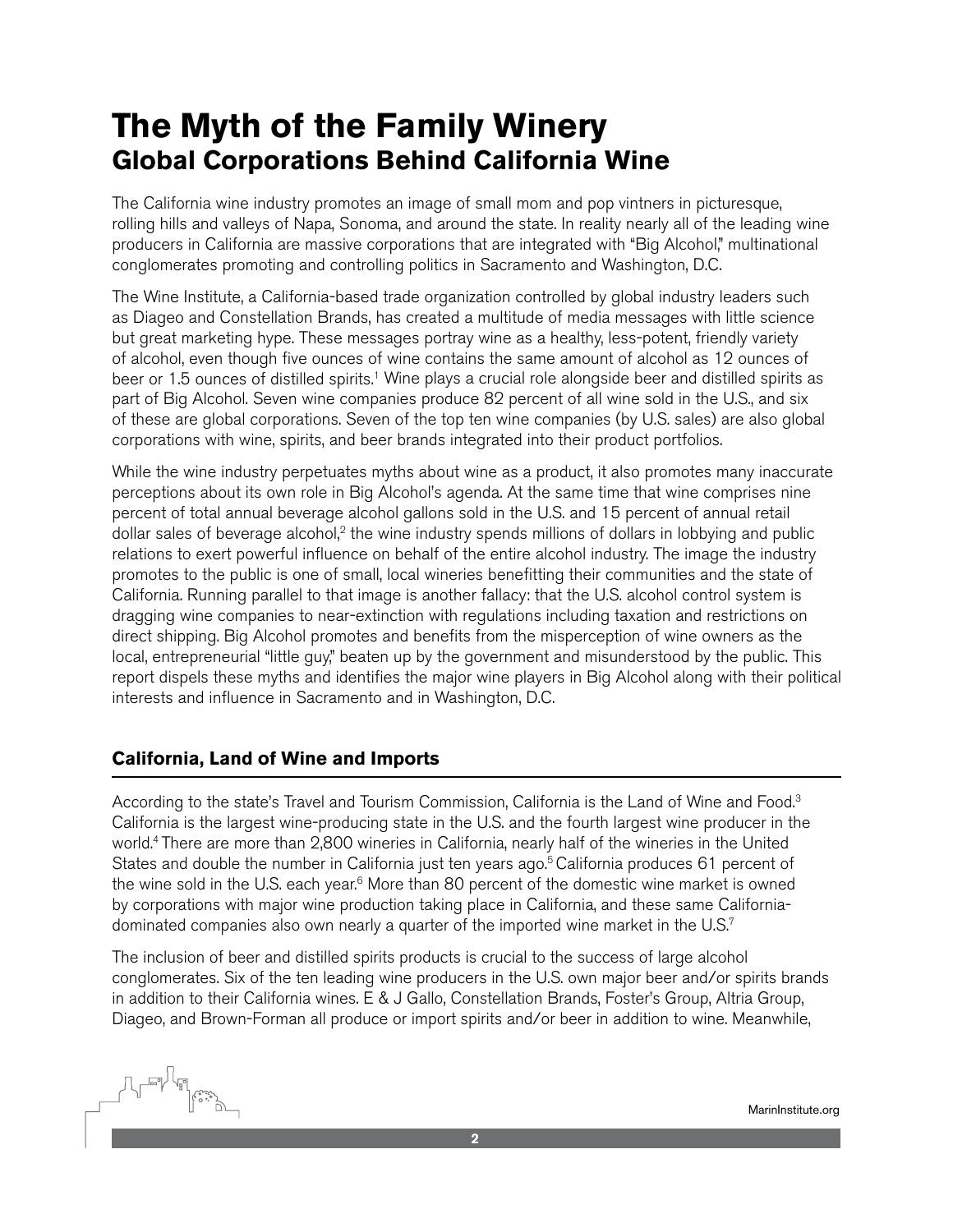#### **Domestic and Imported Table Wine\* Market Share by Supplier (2008)8**

|                                 | Domestic Wine<br><b>Market Share</b> | <b>Imported Wine</b><br><b>Market Share</b> |  |  |
|---------------------------------|--------------------------------------|---------------------------------------------|--|--|
| E & J Gallo Winery              | 26.9%                                | 6.7%                                        |  |  |
| The Wine Group                  | 21.2%                                |                                             |  |  |
| <b>Constellation Wines</b>      | 15.0%                                | 5.9%                                        |  |  |
| Foster's Wine Estates Americas  | 5.9%                                 | 11.1%                                       |  |  |
| Bronco Wine Co.                 | 5.2%                                 |                                             |  |  |
| <b>Trinchero Family Estates</b> | 5.1%                                 |                                             |  |  |
| Jackson Family Wines            | 2.5%                                 |                                             |  |  |
| Others                          | 18.1%                                | 76.4%                                       |  |  |
|                                 |                                      |                                             |  |  |

*\*Table wine excludes champagne and sparkling wine, dessert and fortified wine, and vermouth*

Altria Group owns Phillip Morris (the largest tobacco company in the U.S.), Ste. Michelle Wine Estates, and a continuing 28.5 percent economic and voting interest in SABMiller, a major beer conglomerate based in London. SABMiller is a 50 percent owner of MillerCoors, LLC, based in the U.S.

Giving lie to the notion that California wine is of upmost importance to the industry, most of the top producers also import wine from other countries such as Italy, Australia, and France. For example, E & J Gallo Winery's imported brands include Bella Sera and Ecco Domani; Trinchero Family Estates imports Red Belly Black and Little Boomey; Foster's Group imports Lindeman's and Rosemount Estate; Constellation Brands imports Alice White; and Diageo imports Barton & Guestier French Estates.

#### **Family-owned Multinational Conglomerates**

Unlike beer or spirits, the wine industry has the unique opportunity to exploit the perception of small, local, family-owned wineries for all of its members, including giant multinational alcohol conglomerates. Trinchero Family Estates and Jackson Family Wines even use the word "family" in their corporate names. Several of the largest Big Alcohol conglomerates commonly use stories about original winery founders, their wives and children, as well as the word "family" in marketing and advertising content for the corporate-owned California brands.

The Robert Mondavi Winery (owned by global Constellation Brands) website begins with "Robert Mondavi started in his family's wine business..."<sup>11</sup> and talks about Mondavi's and his wife's impact on Napa Valley. Constellation Brands also includes the story of Clos du Bois founder Frank Woods's children selecting the name of the vineyard in the history section of the website, and talks about "esteemed winemaker Erik Olsen [joining] our winery family."12 The Woodbridge website explains how Mondavi's parents instilled the virtues of hard work in him.13

Industry giant Diageo deploys the same family history rhetoric on the Beaulieu website, where it talks about the founder and his wife selecting and naming the land for the vineyards.14 Another Diageo company, Rosenblum Cellars, tells an extensive story including the winery's founders "…making wine out of their family home..." and describes Rosenblum: "We are like thirty little wineries rolled into one."<sup>15</sup>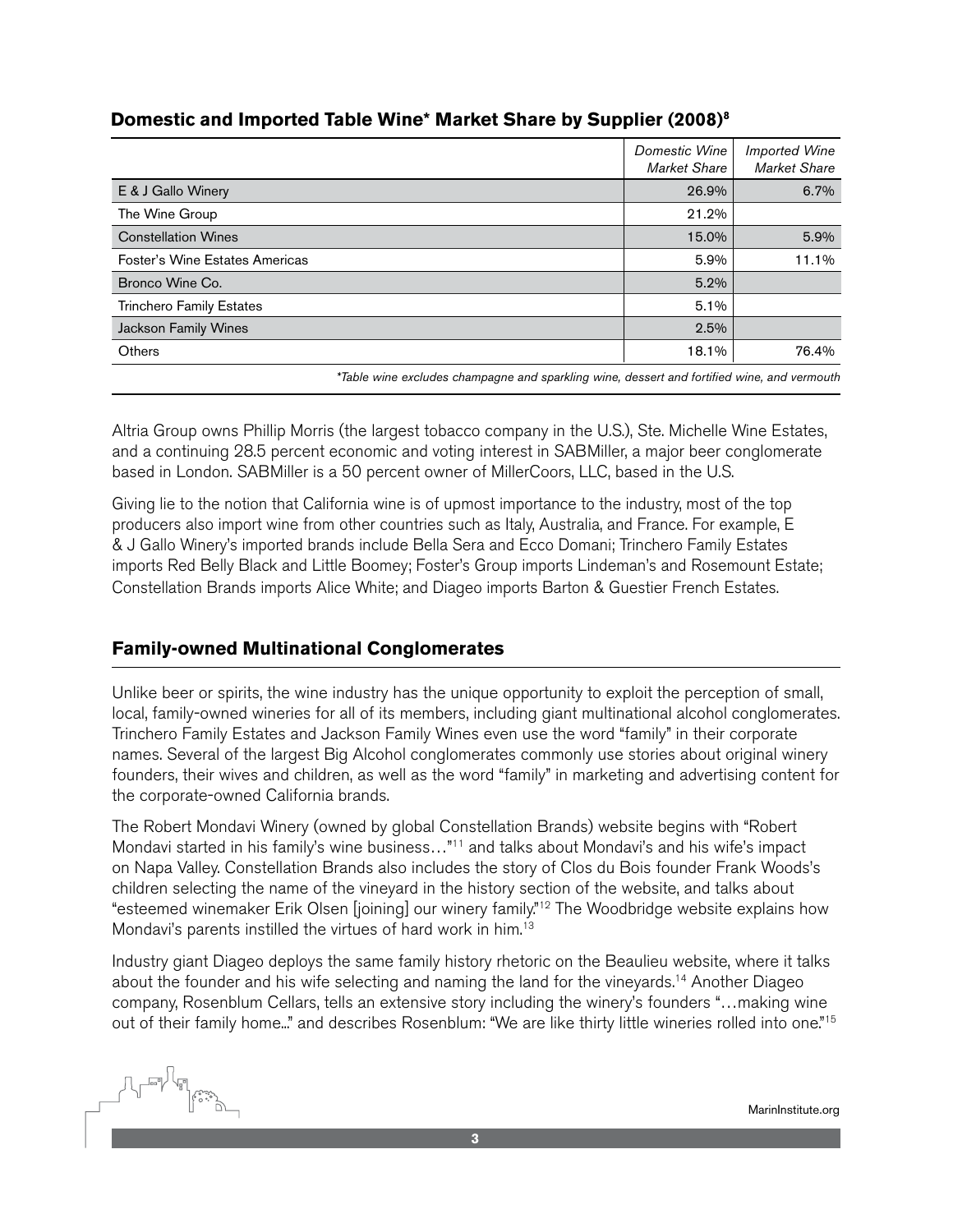Neither Constellation Brands nor Diageo identify themselves as the brands' parent companies in their respective wineries' marketing materials.

Family Winemakers of California (FWC), a wine trade organization, was created in 1991 and renamed in 1992 to reflect the "little guy's point of view."<sup>16</sup> Jess Jackson, founder of Jackson Family Wines (ninth largest wine producer in the U.S.), was the first president of FWC. A representative of Jackson Family Wines remains on the FWC board of directors today.

| Rank           | Owner                                          | Headquarters | Annual U.S.<br>Case Sales | Top California Brands <sup>10</sup>                                                 | <b>Non-Wine Products</b>                                                                           |
|----------------|------------------------------------------------|--------------|---------------------------|-------------------------------------------------------------------------------------|----------------------------------------------------------------------------------------------------|
| $\mathbf{1}$   | E & J Gallo<br>Winery                          | California   | 67 million                | Carlo Rossi<br><b>Twin Valley</b><br><b>Barefoot Cellars</b><br><b>Turning Leaf</b> | Bartle's & James<br>Boone's Farm<br>E & J Brandy                                                   |
| $\overline{2}$ | The Wine<br>Group                              | California   | 56 million                | Franzia<br>Almaden<br>Inglenook<br>Cupcake Cellars                                  |                                                                                                    |
| 3              | Constellation<br><b>Brands</b>                 | New York     | 46 million                | Woodbridge<br>Clos du Bois<br>Robert Mondavi                                        | Corona beer<br>Corona Light<br>Modelo Especial<br>SVEDKA vodka                                     |
| 4              | <b>Bronco Wine</b><br>Co.                      | California   | 20 million                | Charles Shaw<br><b>Grand Cru</b><br>Napa Ridge                                      |                                                                                                    |
| 5              | Foster's<br>Group                              | Australia    | 18 million                | <b>Beringer</b><br><b>Stone Cellars</b><br>Meridian                                 | Foster's Lager<br>Crown Lager<br>SKYY vodka                                                        |
| 6              | Trinchero<br>Family<br><b>Estates</b>          | California   | 12 million                | <b>Sutter Home</b><br>Menage a Trois<br><b>Wild Bunch</b><br>Paul Newman            |                                                                                                    |
| $\overline{7}$ | Altria Group<br>(St. Michelle<br>Wine Estates) | Virginia     | 6 million                 | <b>Conn Creek</b><br>Villa Mt. Eden<br><b>Distant Bay</b>                           | Miller beer<br>Coors beer<br>Marlboro cigarettes<br>Skoal smokeless tobacco                        |
| 8              | Diageo                                         | England      | 5.7 million               | <b>Beaulieu</b><br>Sterling<br>Rosenblum<br>Chalone                                 | Guinness<br><b>Red Stripe</b><br>Bailey's Irish Cream<br>Captain Morgan<br>Smirnoff<br>José Cuervo |
| 9              | Jackson<br><b>Family Wines</b>                 | California   | 5 million                 | Kendall-Jackson<br>La Crema                                                         |                                                                                                    |
| 10             | Brown-<br>Forman                               | Kentucky     | 4.5 million               | <b>Bonterra</b><br>Fetzer<br>Sonoma-Cutrer<br>Little Black Dress                    | <b>Jack Daniels</b><br>Southern Comfort<br>el Jimador<br>Finlandia                                 |

**Top Ten Wine Companies in the U.S. Based on 2008 Case Sales9**

MarinInstitute.org

U Lead Jacob<br>Channel Jacob<br>Channel Jacob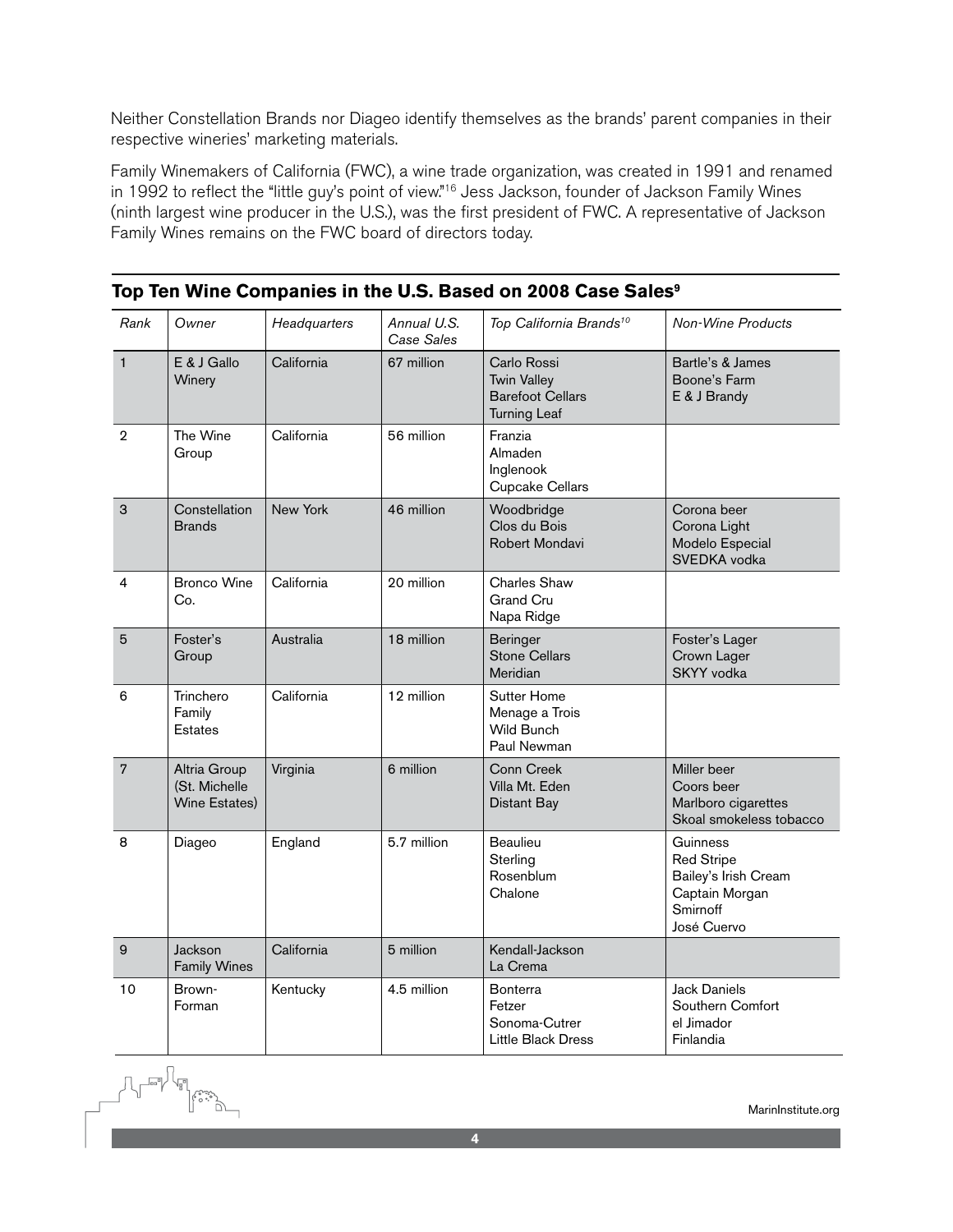#### **Who Really Controls the Wine Institute?**

The perpetuation of the small, local winery image extends from the corporate conglomerates to the industry's lobbying groups. The Wine Institute, a major trade organization, is based in California. The Wine Institute calls itself the Voice of California Wine and says that its efforts benefit the California wine industry.<sup>17</sup> Yet most of the organization's leadership comes from Big Alcohol, and its successes benefit the owners and executives of those corporations, whether they are located in California, New York, Kentucky, Virginia, England, or Australia. The Wine Institute supports: the reduction or elimination of alcohol taxes/fees/tariffs; direct shipping from producer to consumer; eliminating the wholesaler tier;<sup>18</sup> education about individual responsibility and moderation; and self-regulation of advertising.<sup>19, 20</sup>

At its annual meeting in June 2009, Wine Institute members elected multinational leadership from Big Alcohol to lead the organization. The new Chair of the Wine Institute is Ray Chadwick (President & CEO, Diageo Chateau & Estate Wines); the second vice chair is David Kent (CEO, The Wine Group); and the secretary is José Fernandez (CEO, Constellation Wines North America). In addition, leadership from Foster's, Diageo, Brown-Forman, Constellation Brands, The Wine Group, E & J Gallo Winery, and Trinchero Family Estates hold two at-large director and two alternate director positions per corporation, respectively, on the Wine Institute Board. Big Alcohol dominates fourteen of twenty at-large director positions, and another fourteen of the twenty alternate director positions.

#### **Consolidating Distributors and Direct Shipping**

In the U.S., states operate a system of alcohol control created after the end of Prohibition. In most states, this system consists of three distinct tiers: alcohol producers make the beverages, wholesalers distribute the beverages to outlets, and retailers sell the beverages to the public. The structure helps ensures adequate oversight of alcohol sales, and helps prevent aggressive marketing and sales tactics by producers. It is intended to maintain order in the marketplace and protect public health and safety.

The distribution tier is a vital component of the three-tier system. Distributors help act as a buffer between potentially overzealous producers and retailers. Yet there is much tension between the producers and distributors, and the large wine producers actively seek to consolidate distributors for their brands and control the distribution channels to benefit their own brands.

For example, Constellation Brands (based in upstate New York) is consolidating its U.S. distributor networks as fast as it can, while treating the distributors it keeps to enhanced profit levels.<sup>21</sup> As of September 2009, Constellation had achieved its goal of one distributor per state in 19 markets, with plans to transition another 11 states within 2010. These 30 states represent two-thirds of Constellation's total U.S. wine and spirits volume. The new distribution teams are exclusive to Constellation. The company's CEO Robert Sands remarked: "As you can imagine, as you're in the process of terminating some distributors and them becoming aware of the fact that they might be terminated they're going to have less focus on our brands."<sup>22</sup>

Diageo continues to consolidate to a single distributor in each state, with plans to complete its consolidation as soon as possible. So far, Diageo has consolidated its distribution in 39 states and Washington, D.C., representing more than 80 percent of the company's U.S. wine and spirits volume.<sup>23</sup>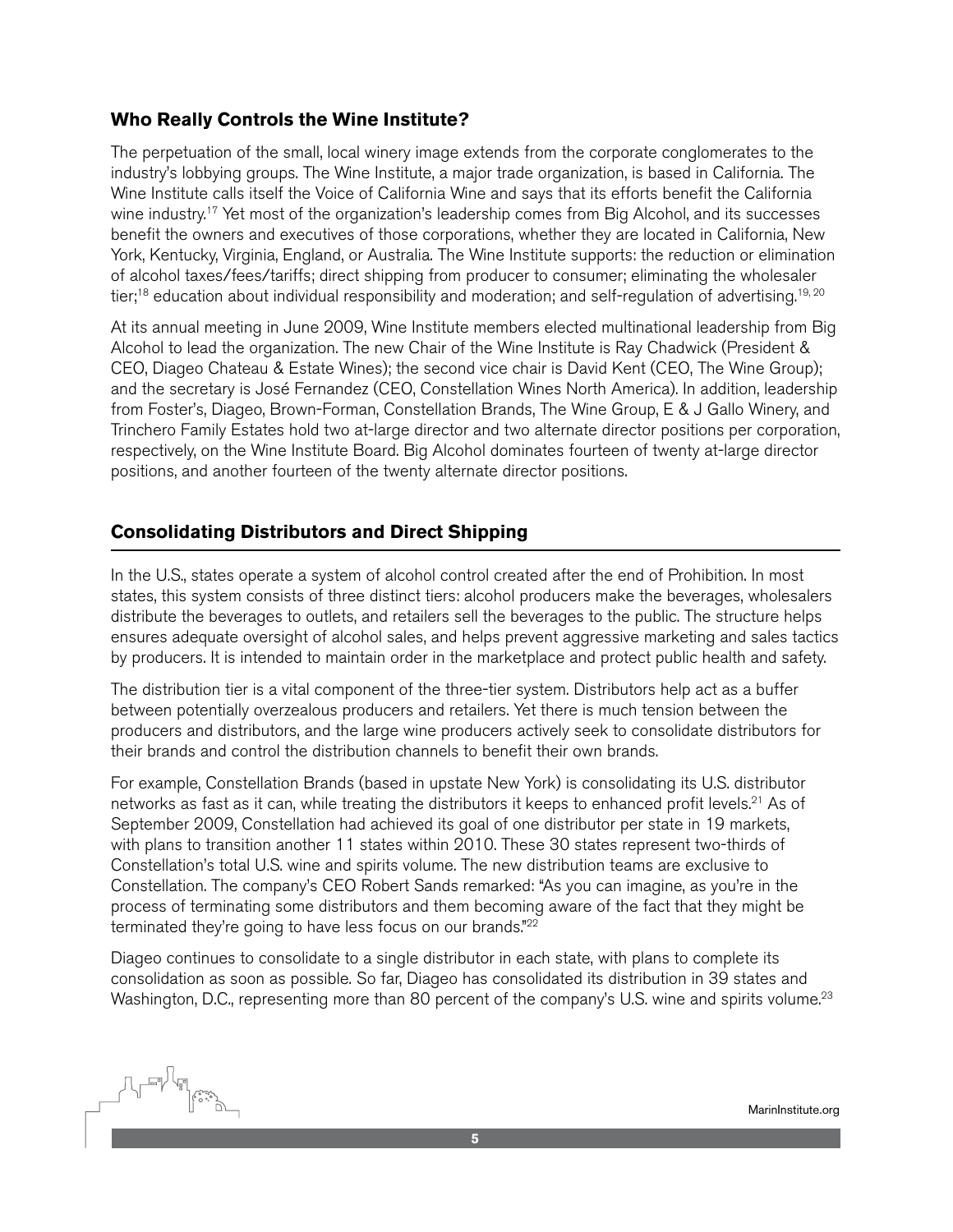The industry claims that a distributor "cartel"<sup>24</sup> is to blame for the three-tier system, and is responsible for the ongoing consolidation of distributors across the nation. Yet the push to consolidate the distribution tier comes directly from the producers. As Gerry Ruvo, Skyy Spirits Chief said recently: "Consolidation is inevitable, even more so in tough economic times. Everybody needs to build scale so you have more influence over distributors."25

In theory, the three-tier system of alcohol control applies to wine, beer, and distilled spirits equally. Yet a great deal of the wine industry's efforts to influence alcohol control is comprised of efforts to gain special exemptions from alcohol regulation. One arena where the distribution tier can potentially be circumvented is in the direct shipment of wine from a supplier to an individual.

According to an industry campaign called "Free the Grapes," as of January 2008, 35 states allow wineries to ship wine directly to individuals, and 12 more allow retailers to do the same.<sup>26</sup> While neither beer nor distilled spirits can be sold via direct shipment in California, California wineries can generally ship wine to other states that have reciprocity with California. Wine producers' success in gaining authorization to ship their product directly to consumers sets a precedent for beer and distilled spirits producers to circumvent the three-tier system as well.

#### **Undue Political Influence**

Wine is an important part of the Big Alcohol political machine, especially in California. In 2008, E & J Gallo Winery contributed \$492,645 to California politicians and ballot measures.27 That same year, Diageo and Diageo-Guinness USA contributed \$327,068,<sup>28</sup> while the Wine Institute contributed \$227,745,<sup>29</sup> and Family Winemakers of California spent \$17,694.<sup>30</sup>

Big Alcohol's 2009 political contributions in California largely went to "Budget Reform Now," the California PAC supporting Governor Schwarzenegger's final budget proposal and six related propositions intended to ward off the state's fiscal crisis on the May ballot. The governor originally proposed a "nickel a drink" alcohol excise tax increase in his 2009-2010 budget to reduce the deficit and support alcoholrelated services,<sup>31</sup> but the increase disappeared within weeks, despite polling that demonstrated it was the governor's most popular idea, with an 85 percent approval rating.<sup>32</sup> Six of the nine contributors to the PAC were from the wine industry. Constellation Brands, Diageo, Gallo, and the Wine Institute each contributed \$100,000, Brown-Forman contributed \$20,000, and the California Association of Winegrape Growers contributed \$5,000. In all, wine-related contributions were nearly 75 percent of Big Alcohol contributions to Budget Reform Now in 2009.33

Influence also comes from lobbying as well, perhaps even more so than campaign contributions. In California alone in 2008, Constellation Brands had eight registered lobbyists<sup>34</sup> while Diageo had thirteen. In the first three quarters of 2009, Diageo spent \$365,244 lobbying the legislature and governor on issues including alcohol taxes, the state budget, and the alcohol fee measure, Assembly Bill 1019.<sup>35</sup> During that same time frame, the Wine Institute spent \$439,438 lobbying on issues that included the state budget and excise taxes/fees. 36, 37

In early 2009, California Assembly Member Jim Beall (D-San Jose) introduced Assembly Bill 1019 to establish the Alcohol-Related Services Program. The bill would create a \$1.44 billion annual alcohol mitigation fee to fund the program and mark the first time the alcohol industry will begin to pay its fair share of California's annual alcohol-related trauma care, hospitalization, treatment, prevention, and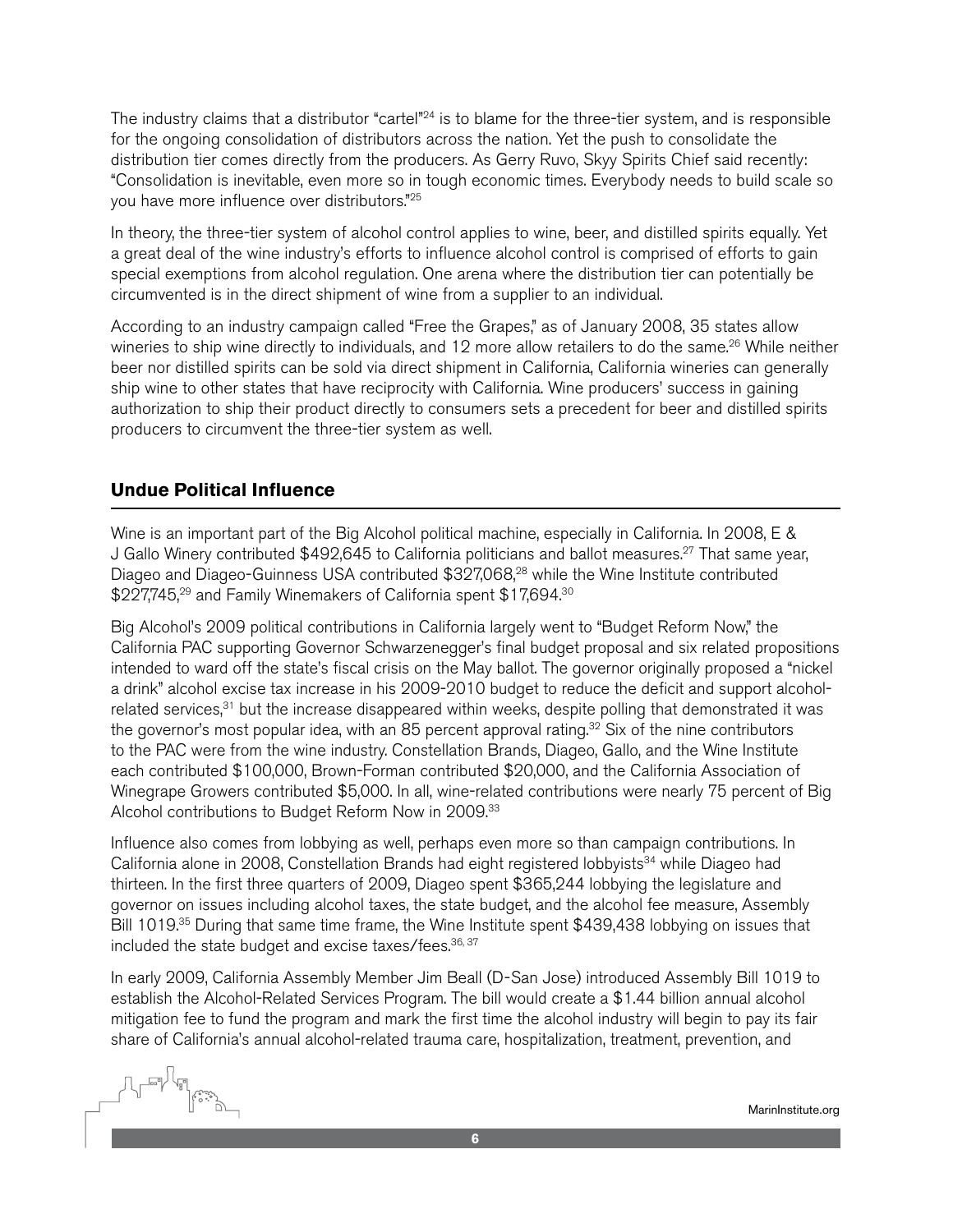criminal justice costs.<sup>38</sup> Although the proposed fee would be levied across the entire alcohol industry, and despite the fact that wine makes up only 14 percent of all alcohol sales in California, the wine industry ruled the day in Sacramento. At the Assembly Health Committee hearing on April 28, 2009, the Wine Institute pressed its case hard, predicting massive job losses without any scientific evidence to back up its claims. The scare tactics worked, as the measure failed to garner enough votes to pass out of committee.

The wine industry, in the form of Big Alcohol, doesn't only lobby in California. In May 2009, forty executives and their family members from California wine companies such as Gallo and Bronco attended the Wine Institute's annual "fly-in" to Washington, D.C. to lobby against increased federal wine taxes. During the event, U.S. Representative George Radanovich (R-Mariposa), co-chair of the Congressional Wine Caucus with Representative Mike Thompson (D-St. Helena), echoed Wine Institute claims of industry economic harm and job losses from tax increases. He also stated that the Congressional Wine Caucus could weigh in on California's AB 1019 with letters and other expressions of opposition.39

In a 2002 interview available on the Congressional Wine Caucus's website, Rep. Radanovich explained how easy it is to get support for the wine cause:

*It's not real hard to get members in the Wine Caucus, because all you do is lend your name and then you get invited to a lot of nice wine tastings. What we do is we make wine an enjoyable experience on Capitol Hill…A big [wine issue] was the interstate shipment issue in the last few years. There's also the neo-Prohibitionist presence. There's also the sin tax folks who want to impose taxes on alcoholic beverages. We need constant maintenance on the Hill because these issues creep up from time to time.*<sup>40</sup>

Although the Congressional Wine Caucus website says the Caucus has more than 250 members and is bipartisan, no list of member names is publicly available and the list is deemed confidential by Radanovich's office.

#### **Conclusion**

Despite their efforts to be seen as small and local, the companies that own wine in California are a vital part of Big Alcohol. They are global corporations with integrated, robust product portfolios of wine, spirits, and beer, with many brands being imported into the state. These multinational conglomerates spin false and misleading stories of small, community-based wineries just trying to survive, while they lobby hard through their well-funded and aggressive trade organizations, influencing state and federal politicians, waging successful lobbying campaigns to undermine critical public health policies.

Hiding behind a narrative of local, family-owned wineries, the global corporations that own California wine are determined to deregulate alcohol in every state through diminishing the three-tier alcohol system, consolidating distribution, and most importantly, by applying undue influence on the political process that includes defeating efforts to increase alcohol taxes and fees at both the state and federal levels. Policymakers and the general public should not be fooled by industry rhetoric. California wine is synonymous with Big Alcohol.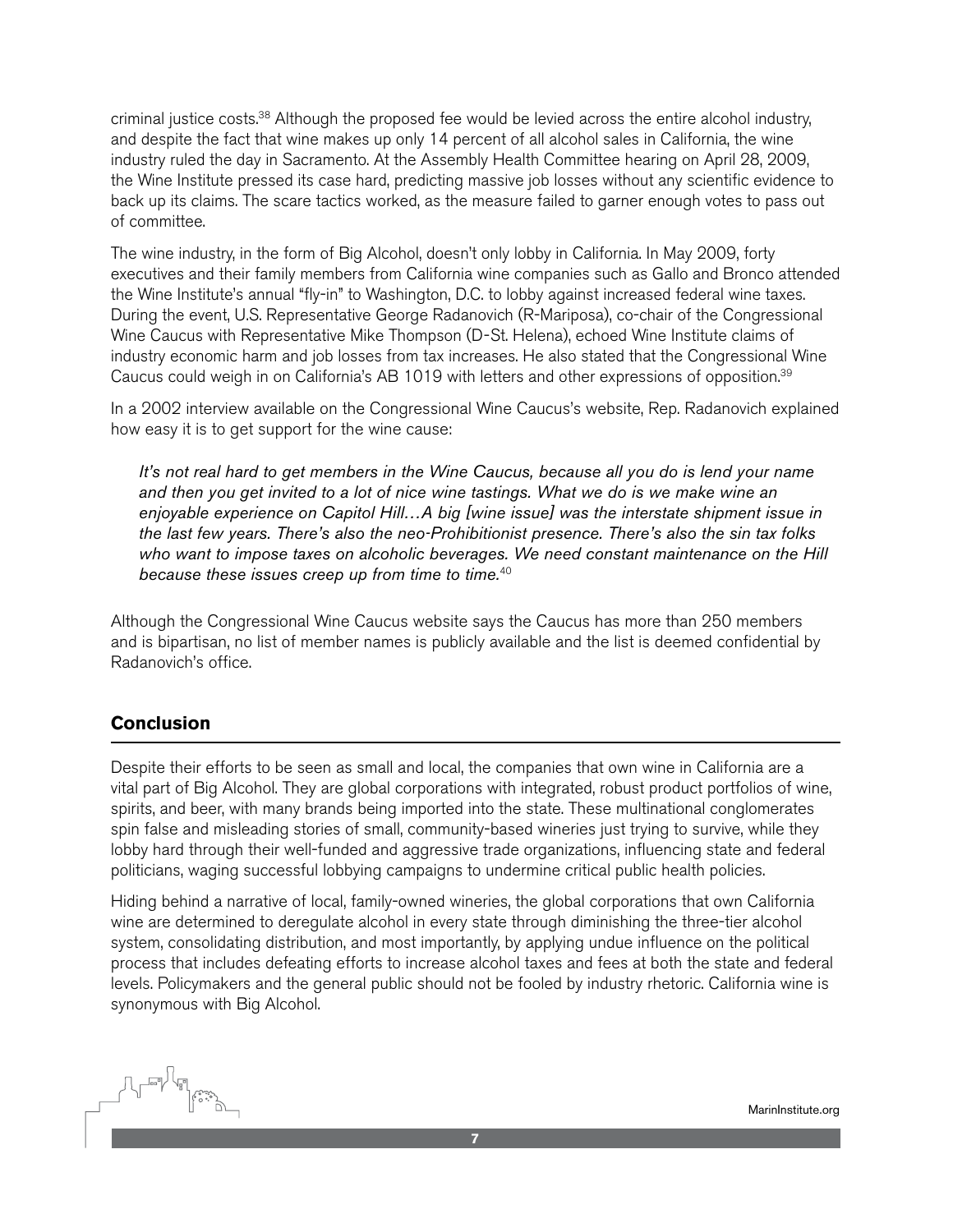#### **References**

1. National Institute on Alcohol and Alcoholism. Publications. What is a standard drink? Available at http://pubs.niaaa.nih.gov/publications/ Practitioner/pocketguide/pocket\_guide2.htm. Accessed November 25, 2009.

2. The Beverage Information Group. Handbook advance 2009: A special report on spirits, wine and beer sales and consumption in 2008. Norwalk (CT): M2Media360; 2009. p.140.

3. California Travel and Tourism Commission. California Tourism Industry Website. Available at http://tourism.visitcalifornia.com/Industry/ PressRoom/TheLandofWineandFood/. Accessed July 22, 2009.

4. Hodgen, D. U.S. Wine Industry – 2008. U.S. Department of Commerce. Available at http://www.trade.gov/td/ocg/wine2008.pdf. Accessed November 25, 2009.

5. Hodgen, D. U.S. Wine Industry – 2008. U.S. Department of Commerce. Available at http://www.trade.gov/td/ocg/wine2008.pdf. Accessed November 25, 2009.

6. Hodgen, D. U.S. Wine Industry – 2008. U.S. Department of Commerce. Available at http://www.trade.gov/td/ocg/wine2008.pdf. Accessed November 25, 2009.

7. The Beverage Information Group. Handbook advance 2009: A special report on spirits, wine and beer sales and consumption in 2008. Norwalk (CT): M2Media360; 2009. p.110.

8. The Beverage Information Group. Handbook advance 2009: A special report on spirits, wine and beer sales and consumption in 2008. Norwalk (CT): M2Media360; 2009. p.109.

9. Wine Business Monthly. The Top 30 U.S. Wine Companies of 2008. February 15, 2009. Available at http://www.winebusiness.com/wb m/?go=getArticle&dataId=62891. Accessed July 22, 2009. The list employs a threshold of 400,000 cases that a company must produce per year in order for it to be included.

10. The Beverage Information Group. Handbook advance 2009: A special report on spirits, wine and beer sales and consumption in 2008. Norwalk (CT): M2Media360; 2009. p.109.

11. Robert Mondavi Winery. The Vision. Available at http://www.robertmondaviwinery.com/flash/index.cfm?month=11&day=23&year=195 5&x=51&y=17. Accessed November 23, 2009.

12. Clos du Bois. Winery History. Available at http://closdubois.com/winery/aboutclosdubois/history.cfm. Accessed November 20, 2009.

13. Woodbridge. Inside Woodbridge. Woodbridge winemaking. Available at http://www.woodbridgewines.com/CBICMS/woodbridge/ inside/history.html. Accessed November 23, 2009.

14. Beaulieu Vineyard. Legacy. Our story. Available at http://www.bvwines.com/BVLegacy/ourStory/Default.aspx. Accessed November 23, 2009.

15. Rosenblum Cellars. About us. Available at https://www.rosenblumcellars.com/pages/category.jsp?catid=47. Accessed November 25, 2009.

16. Family Winemakers of California. Who we are. Available at http://www.familywinemakers.org/whoWeAre/whoWeAre.cfm. Accessed November 23, 2009.

17. The Wine Institute: The voice for California wine. Available at http://www.wineinstitute.org/. Accessed November 23, 2009.

18. The Wine Institute: The voice for California wine. Our initiatives. State shipping laws. Background information. Available at http://www. wineinstitute.org/initiatives/stateshippinglaws/backgrounder. Accessed November 25, 2009.

19. The Wine Institute: The voice for California wine. Company. About us. Available at http://www.wineinstitute.org/company. Accessed November 24, 2009.

20. The Wine Institute: The voice for California wine. EIR Flyer. Available at http://www.wineinstitute.org/files/EIR%20Flyer%202008.pdf. Accessed November 30, 2009.

21. Constellation Brands. About Us. FY08 annual report. Available at http://www.constellationbrands.com/CBI/constellationbrands/ AboutUs/AnnualReport/FY08\_Annual\_Report.pdf. Accessed November 25, 2009.

22. Haverkorn M. A new Constellation emerges. Wine & Spirits Daily. October 1, 2009 (cited November 30, 2009). Available at http:// www.winespiritsdaily.com/2009\_10\_01\_archive.html.

Length deal deal Line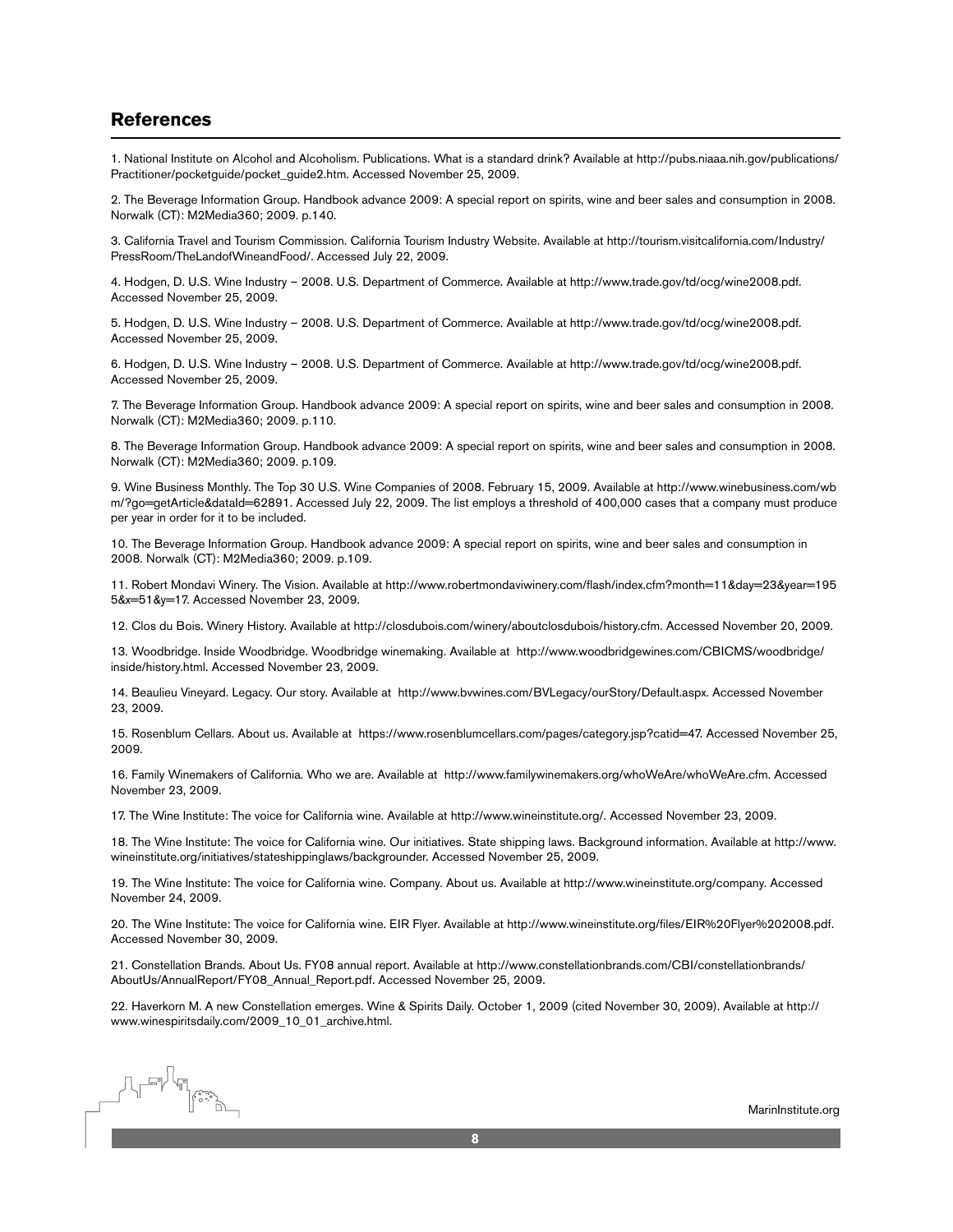23. Diageo. Investors. Financial Reports. View Annual Report 2009. Summary Report 2009. Available at http://annualreport2009. diageoreports.com/media/97863/diageo\_ar09.pdf. Accessed November 20, 2009.

24. Free the Grapes. Point, click, think. Available at http://www.pointclickthink.com/. Accessed November 30, 2009.

25. Haverkorn M. Part II: A talk with Gerry Ruvo. Wine & Spirits Daily. October 12, 2009 (cited November 30, 2009). Available at http:// www.winespiritsdaily.com/2009\_10\_01\_archive.html.

26. Free the Grapes. Press. Issue Summary. Available at http://www.freethegrapes.org/research.html. Accessed November 25, 2009.

27. National Institute on Money in State Politics. California 2008. Contributors. E & Gallo Winery. Available at http://www.followthemoney. org/database/StateGlance/contributor.phtml?d=747095562. Accessed November 23, 2009.

28. National Institute on Money in State Politics. California 2008. Contributors. Diageo. Available at http://www.followthemoney.org/ database/StateGlance/contributor.phtml?d=747095802. Accessed November 23, 2009.

29. National Institute on Money in State Politics. California 2008. Contributors. Wine Institute. Available at http://www.followthemoney.org/ database/StateGlance/contributor.phtml?d=747096453. Accessed November 30, 2009.

30. National Institute on Money in State Politics. California 2008. Contributors. Family Winemakers of California. Available at http://www. followthemoney.org/database/StateGlance/contributor.phtml?d=747106679. Accessed November 30, 2009.

31. State of California Governor's Budget Summary 2009-2010. Sacramento. Available at http://www.ebudget.ca.gov/pdf/ BudgetSummary/FullBudgetSummary.pdf. Accessed November 24, 2009.

32. Baldassare M, Bonner D, Paluch J, & Petek S. Californians and their government: PPIC statewide survey. Public Policy Institute of California. January 2009. Available at http://www.ppic.org/content/pubs/survey/S\_109MBS.pdf. Accessed November 30, 2009.

33. National Institute on Money in State Politics. California 2008. Contributions to Budget Reform Now. Beer, Wine, and Liquor. Available at http://www.followthemoney.org/database/StateGlance/contributor\_details.phtml?&c=3750&t=1&i=57&s=CA&y=2009&summary=1. Accessed November 30, 2009.

34. National Institute on Money in State Politics. California 2008. Lobbyist Clients. Constellation Brands. Available at http://www. followthemoney.org/database/StateGlance/lobbyistclient.phtml?lc=660985&y=2008. Accessed November 30, 2009.

35. California Secretary of State Debra Bowen. Cal-Access. Campaign Finance. Lobbying Activity. Diageo. Available at http://cal-access. ss.ca.gov/Lobbying/Employers/Detail.aspx?id=1231908&session=2009&view=activity. Accessed November 24, 2009.

36. California Secretary of State Debra Bowen. Cal-Access. Campaign Finance. Lobbying Activity. Wine Institute. Available at http://calaccess.ss.ca.gov/Lobbying/Employers/Detail.aspx?id=1146960&session=2009&view=activity. Accessed November 24, 2009.

37. California Secretary of State Debra Bowen. Cal-Access. Campaign Finance. Lobbying Activity. Wine Institute. Report of Lobbyist Employer, 3rd Quarter 2009. Available at http://cal-access.ss.ca.gov/PDFGen/pdfgen.prg?filingid=1433876&amendid=0. Accessed November 23, 2009.

38. Marin Institute. Charge for Harm Alliance and ChargeforHarm.org Launched (cited November 5, 2009). Available at http://www. marininstitute.org/site/campaigns/charge-for-harm/358-charge-for-harm-alliance-and-chargeforharmorg-launched.html. Accessed November 30, 2009.

39. Doyle, M. California winemakers lobby Congress. The Miami Herald. May 13, 2009.

40. Congressional Wine Caucus. The Hill Interview - Rep. George Radanovich - Co-chair of Congressional Wine Caucus owns a California vineyard. May 8, 2002. Available at http://www.house.gov/radanovich/wine/press/050802hillwineinterviewwithCGR.htm. Accessed November 20, 2009.

*This report was prepared by Sarah Mart, with assistance from Michele Simon and Bruce Livingston.* 



MarinInstitute.org | (415) 456-5692 Marin Institute